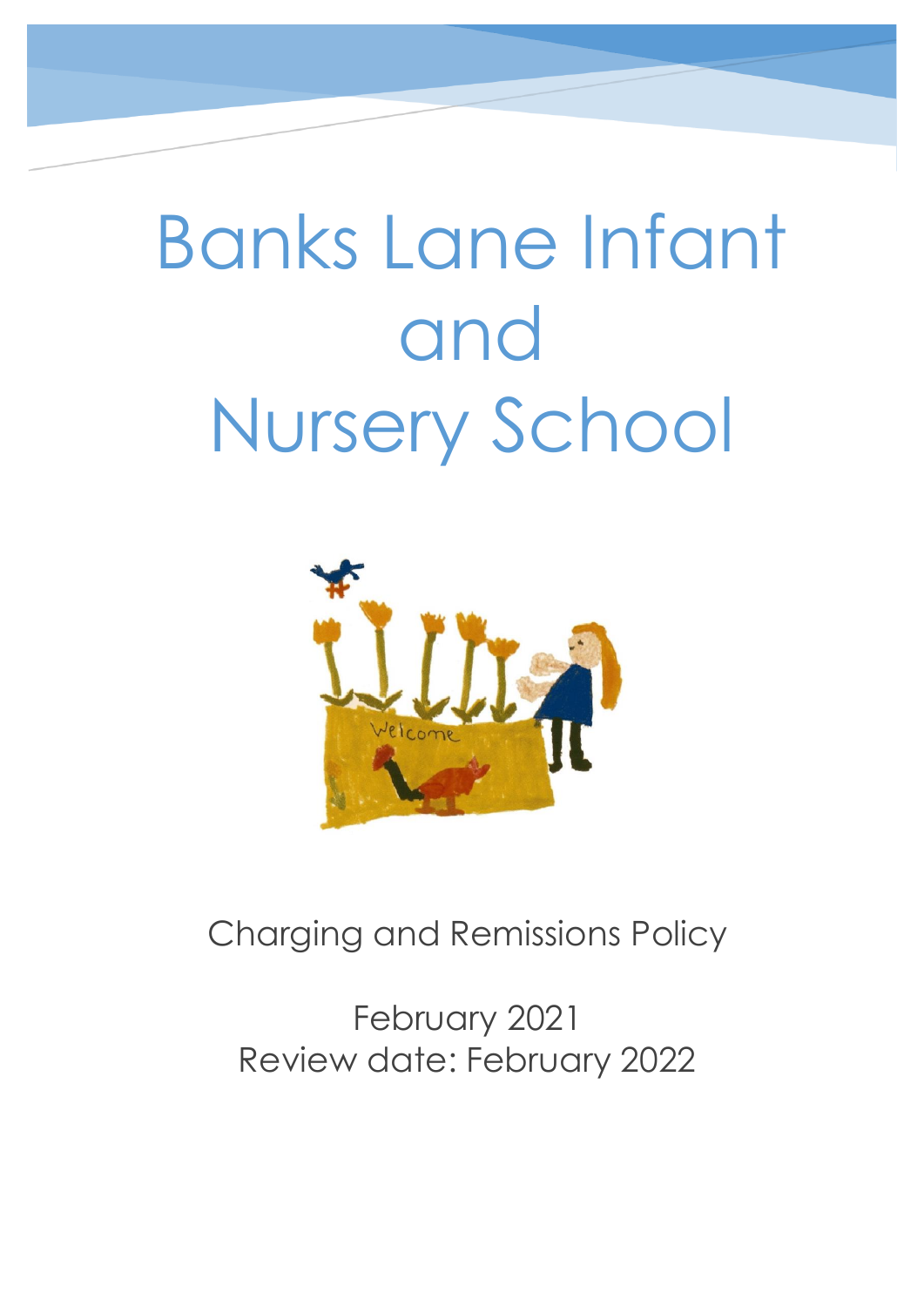## **Introduction**

As legislated by the Education Reform Act 1988 (as amended), the Governing Body is required to determine and publish a Charging and Remissions Policy. Sections 449-462 of the Education Act 1996 set out the law on charging for school activities in schools maintained by local authorities in England. The Education and Inspections Act 2006 (in force from September 2007) introduced a regulation-making power which allowed the Department for Children, Schools and Families (now DfE) to specify circumstances where charging can be made for music tuition.

## **Education**

All education (including the supply of any materials, books, instruments or other equipment) during school hours is free with the exception of individual or group music tuition which is not provided as part of the National Curriculum. We give parents information about additional music tuition at the start of the academic year. We do not charge for any activity undertaken during school hours as part of the National Curriculum.

## **School Hours**

School hours are those when the school is actually in session. They do not include the mid-day break.

| School hours are: | 9.00 a.m. to 12.00 Noon  |  |
|-------------------|--------------------------|--|
|                   | 1.00 p.m. to $3.10$ p.m. |  |

## **Outside School Hours**

Education provided outside school hours if it is part of the National Curriculum<sup>1</sup> cannot be charged for.

# **School trips and visits and activities**

This policy confirms the right of the school to invite voluntary contributions for the benefit of the school or in support of any activity organised by the school whether during or outside school hours.

*When organising school activities, trips or visits which enrich the curriculum and educational experience of the children, the school invites parents / carers to contribute to the cost. All contributions are voluntary. If sufficient voluntary contributions are not made a proposed event would be cancelled unless school is able to cover the shortfall arising from parents / carers unwilling or unable to make a voluntary contribution. If the event does proceed each child would be allowed to participate fully without discrimination irrespective of contribution circumstances.*

Parents / Carers have a right to know how each individual trip is funded. The school provides this information on request.

The following is a list of additional activities organised by the school which require voluntary contributions from parents. These activities are known as 'optional extras'. This list is not exhaustive:

- Visits e.g. Tatton Park & Stockley Farm
- Activities which require transport expenses
- Outdoor adventure activities such as 'Nest in the Woods'
- School based workshops such as Ukulele making

<sup>1</sup> It should be noted that 'part of the National Curriculum' is not restricted to learning outside the classroom experiences that are specifically subject based (e.g. geography or science fieldwork) and include, for example, activities designed to fulfil requirements under the National Curriculum 'inclusion statement' (e.g. developing teamwork skills).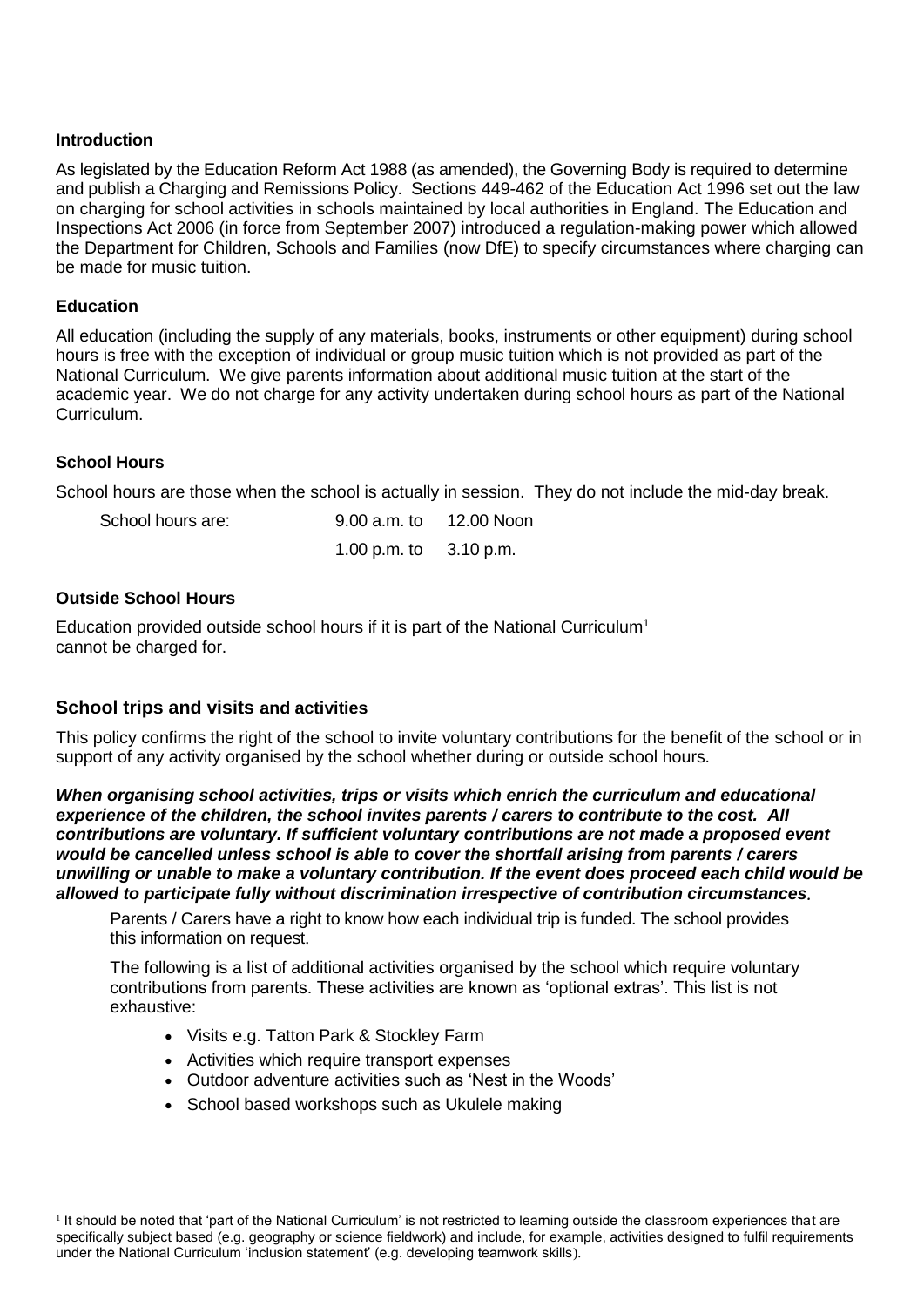# **Education partly during school hours**

Where an activity takes place partly during and partly outside school hours, there is a basis for determining whether it is deemed to take place either inside or outside school hours. However, a charge can only be made for the activity outside school hours if it is not part of the National Curriculum, not part of a syllabus for a prescribed public examination that the pupil is being prepared for at the school and not part of religious education.

# **Non-residential activities**

If 50% or more of the time spent on the activity occurs during school hours, it is deemed to take place during school hours. Time spent on travel counts in this calculation if the travel itself occurs during school hours. School hours do not include the break in the middle of the day.

Where less than 50% of the time spent on an activity falls during school hours, it is deemed to have taken place outside school hours. For example, an excursion might require pupils to leave school an hour before the school day ends, but the activity does not end until late in the evening.

## **Residential Visits**

School does not organise residential visits due to the age of our children.

# **Transport**

No charge can be made for:

- transporting registered pupils to or from the school premises, where the local education authority has a statutory obligation to provide transport;
- transporting registered pupils to other premises where the governing body or local education authority has arranged for pupils to be educated;
- transport that enables a pupil to meet an examination requirement when he has been prepared for that examination at the school; and
- transport provided in connection with an educational visit.

# **Music Tuition**

No charge will be made if the music tuition is an essential part of the national curriculum or a public examination syllabus being followed by the pupil (including instrument hire, music books etc.).

No charge will be made for the first programme in which the whole class engages with the KS2 Programme of Instrumental and Vocal Tuition (Wider Opportunities). This includes instrument hire, music books etc.

No charge will be made for instrumental and vocal tuition within school hours for children in care (including instrument hire, music books etc.).

We will charge for all other instrumental and vocal tuition requested by parents and delivered by specialist tutors within school hours, whether offered to an individual or group of pupils.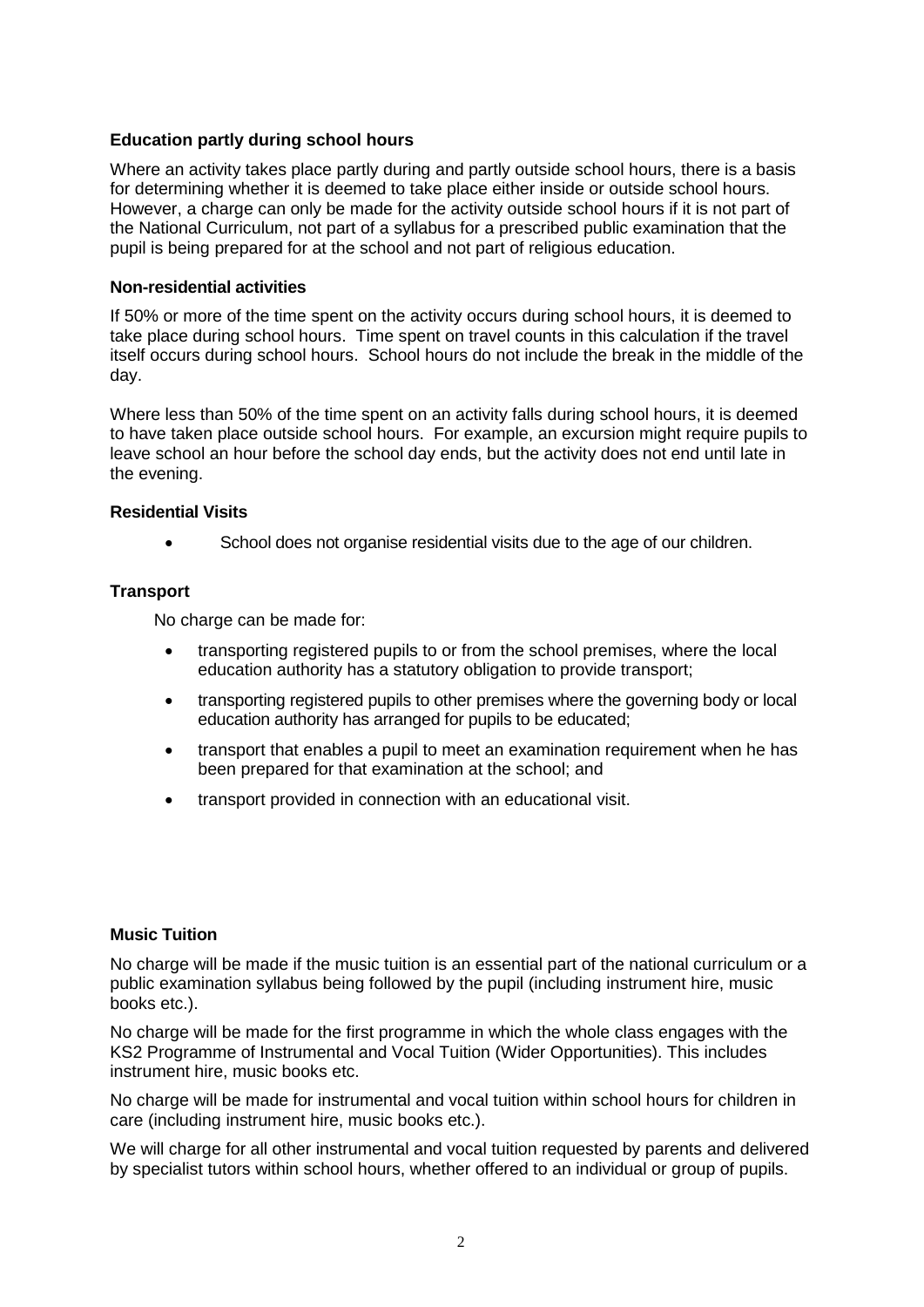Charges will be determined by the Headteacher and the appropriate committee of the Governing Body and may vary depending on size of group, length of lesson and type of instrument.

Where we make a charge for instrumental and vocal tuition within school hours we will remit charges for pupils on free school meals as defined in section 11 of guidance as well as in certain other circumstances (e.g. for siblings) in order to ensure specialist music tuition is accessible and affordable for all children.

## **Childcare**

We will charge families for any childcare offered to children before and after school (and during school holidays), with the level of fees and any remissions to be set and reviewed regularly by the Governing Body, and in accordance with any requirements set by the Local Authority where it is subsidising the provision.

## **Material and Ingredients**

Charges may be made for materials or ingredients required for practical subjects where parents have indicated in advance their desire to own the product.

# **Optional Extras**

Charges may be made for some activities that are known as "optional extras". Where an optional extra is being provided, a charge can be made for providing materials, books, instruments, or equipment.

#### **Optional extras are**:

- education provided outside of school time that is not:
	- a) part of the National Curriculum;
	- b) part of a syllabus for a prescribed public examination that the pupil is being prepared for at the school; or
	- c) part of religious education.
- examination entry fee(s) if the registered pupil has not been prepared for the examination(s) at the school;
- transport that is not required to take the pupil to school or to other premises where the local authority / governing body have arranged for the pupil to be provided with education; and

In calculating the cost of optional extras an amount may be included in relation to:

- any materials, books, instruments, or equipment provided in connection with the optional extra;
- non-teaching staff;
- teaching staff engaged under contracts for services purely to provide an optional extra, this includes supply teachers engaged specifically to provide the optional extra; and the cost, or a proportion of the costs, for teaching staff employed to provide tuition in playing a musical instrument, where the tuition is an optional extra.

Any charge made in respect of individual pupils must not exceed the actual cost of providing the optional extra activity, divided equally by the number of pupils participating. It must not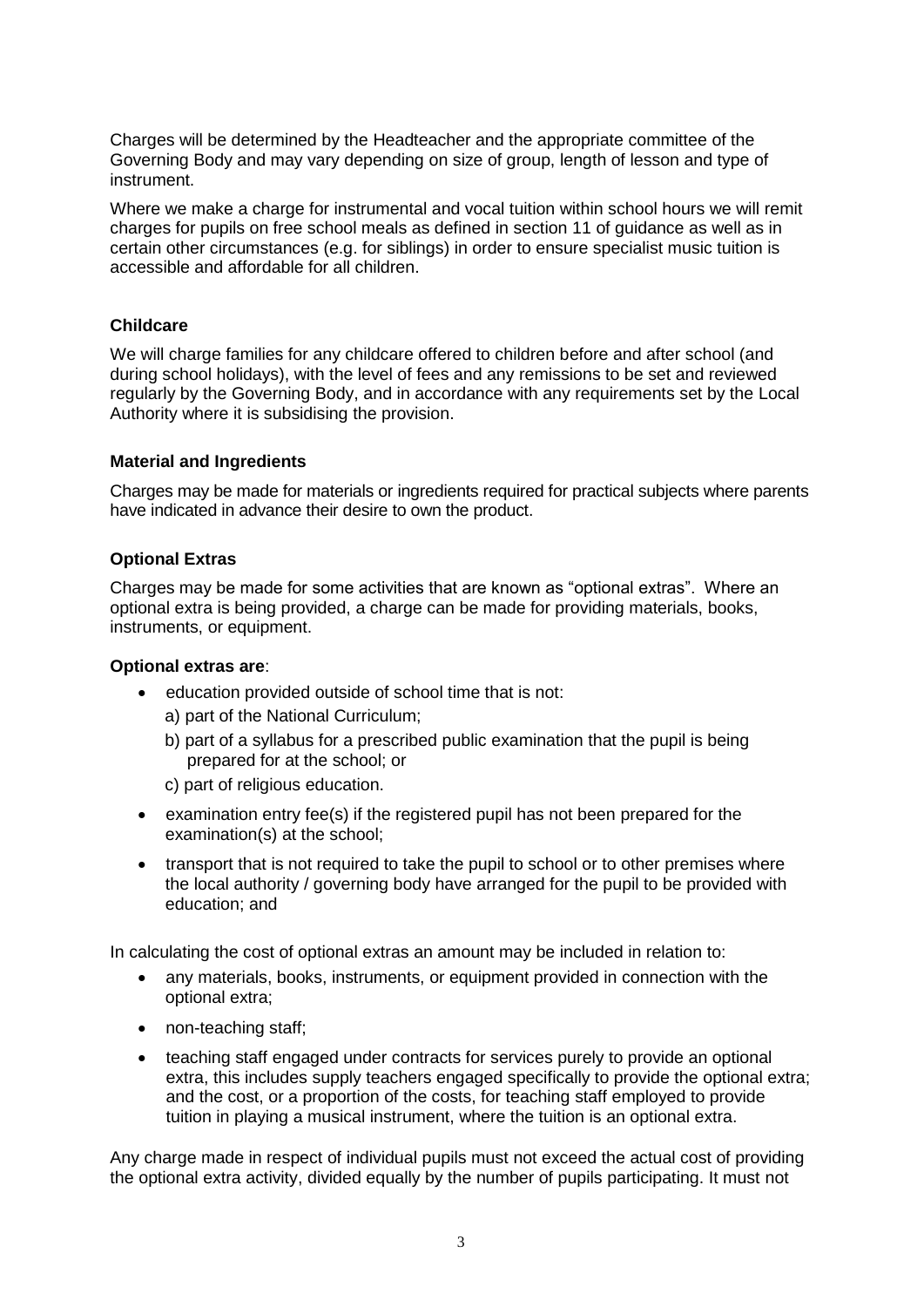therefore, include an element of subsidy for any other pupils wishing to participate in the activity whose parents are unwilling or unable to pay the full charge.

In cases where a small proportion of the activity takes place during school hours the charge cannot include the cost of alternative provision for those pupils who do not wish to participate. Therefore, no charge can be made for supply teachers to cover for those teachers who are absent from school accompanying pupils on a residential visit.

Participation in any optional extra activity will be on the basis of parental choice and a willingness to meet the charges. Parental agreement is therefore, a necessary pre-requisite for the provision of an optional extra where charges will be made.

#### **Examination Fees**

- (i) Where a student has not been prepared for a public examination by the school, the Governing Body may make a charge for the cost of entering the student for the examination if previously agreed by the parents. Entries to non-prescribed examinations, whether or not prepared by the school, will also be charged
- (ii) If a student fails without good reason to complete the examination requirements for any public examination for which the school has paid (or is liable to pay) an entry fee then the Governing Body may recover the fee from the parent.
- (i) Examination re-sits(s) if the pupil is being prepared for the re-sit(s) at the school cannot be charged for. However, if the pupil fails, without good reason, to meet any examination requirement for a syllabus, the fee can be recovered from the pupil's parents.

#### **Damages and Losses.**

Charges may be made for the cost of repairing or replacing any damaged property or item resulting from a pupil's inappropriate behaviour.

Charges may be made for the cost of replacing any property or item which has been loaned or hired to a pupil and not returned.

#### **Remissions.**

The discretion to remit in whole or in part any charge, which may be made by the school, has been vested in the Headteacher.

Remission may be made on the grounds of educational considerations with regard to both the pupil and the school needs.

Under the Act no charges may be made for activities which form part of the syllabus for a prescribed public examination or the National Curriculum.

Remission may be made on the grounds of financial considerations with regard to both the pupil and the school needs.

Remissions may be made on a group or an individual pupil basis.